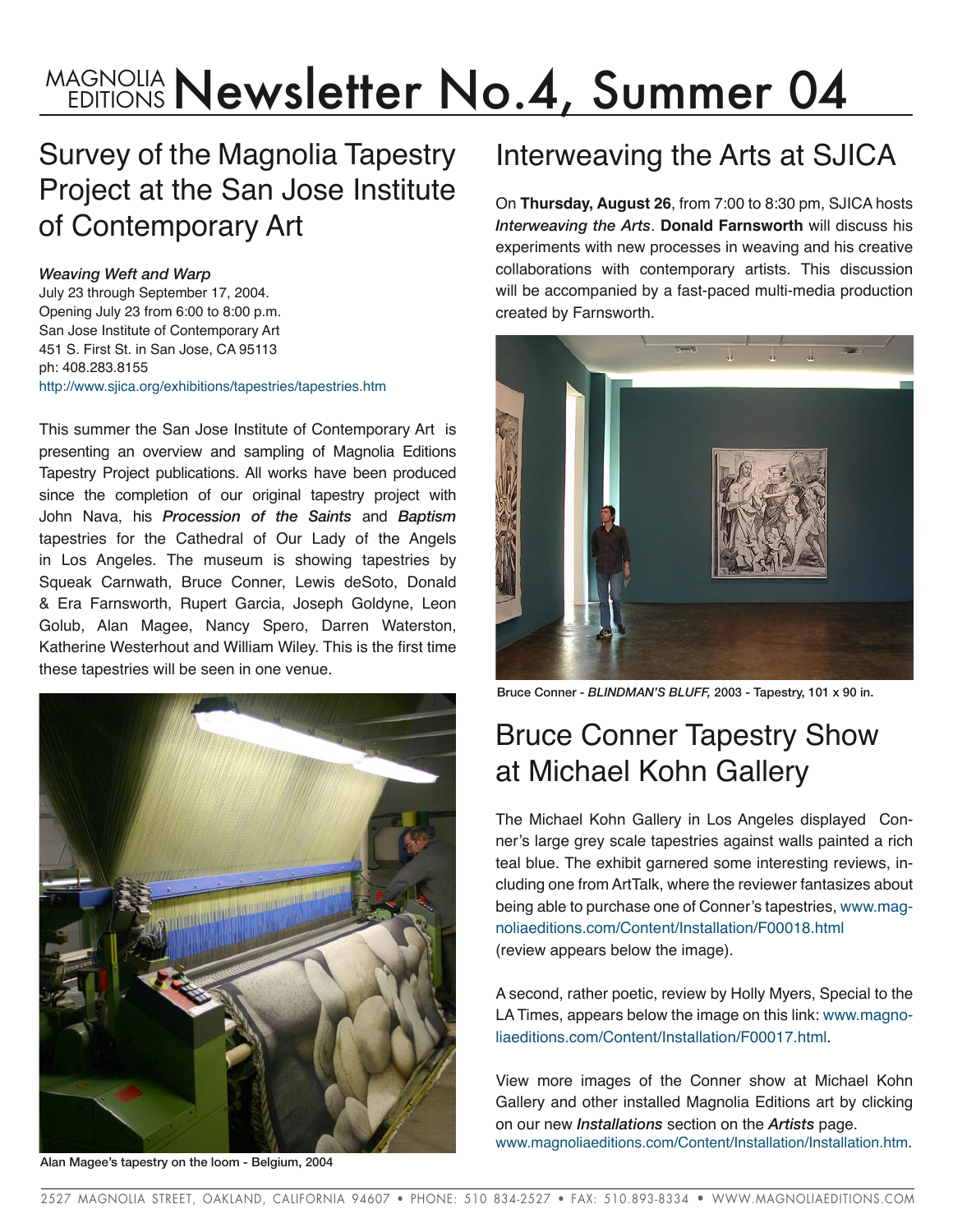

*THANGKA I,* 2004 - Tapestry, 82 x 54 in.

#### Artists' Statement: Restoring an image of Buddha

by Donald & Era Farnsworth

*Peace, enlightenment, an end to suffering*, we are drawn to the Buddha and what the Buddha represents in these violent days. This is not a unique perspective at this time, when most of the world prays for peace. This image is adapted from a small, very old, very fragile Tibetan thangka, painted on cotton. Much of the paint has flaked off, leaving sometimes a thin film, sometimes a stain, and areas of no image at all. The ancient thangka has a muddy green hue to it, as if one is looking at it through an algae-colored filter. We speculate this is from centuries of exposure to smoke from incense or yak butter candles. However, the image itself is painted with great skill and devotion. It is a pleasure and a privilege to be able to repaint and restore this beautiful image; enlarging it to 4 times its original size and adapting it for the loom, inpainting missing areas with resaturated colors, and giving it new life in the body of a sturdy, durable cotton Jacquard tapestry. Our goal in Thangka I is to restore the image while keeping the *sabi*, the type of beauty that develops only with age.

Thangka I can be seen at the SJICA show, info above; Edith Caldwell Gallery in Sausalito, California; and Sloan Miyasato in San Francisco, California.

## Working Trip to Belgium

This last March found Donald and Era Farnsworth in Belgium at the tapestry mill. The trip was both productive and instructive. The Farnsworths brought new images from Alan Magee, Robert Kushner, Chuck Close, Darren Waterston, Mel Ramos, Squeak Carnwath, The Art Guys, as well as the Farnsworths' own work, and were able to work with the Belgian weavers to produce new tapestries which take advantage of all parties' increasing knowledge and experience with these new tapestry processes. To view some of the new tapestry images, please go to: [www.magnoliaeditions.](http://www.magnoliaeditions.com/Content/Tap/Tap.htm) [com/Content/Tap/Tap.htm](http://www.magnoliaeditions.com/Content/Tap/Tap.htm)

| Ō.        | ŧ          | $\overline{z}$ | ð            | 4   | 5    | 6         | 7         | s           | э         | 10      | 11   | 12      | 13       | 74  | f5         |
|-----------|------------|----------------|--------------|-----|------|-----------|-----------|-------------|-----------|---------|------|---------|----------|-----|------------|
| 16        | 17         | 18             | FB.          | 20  | 21   | 22        | 23        | 24          | 25        | 26      | 27   | 2.8     | 29       | 30  | 3L         |
| 32        | 33         | 34             | 35           | 36  | 37   | 38        | 3.9       | 40          | 41        | 42      | 43   | 44      | 45       | 46  | 47         |
| 48        | 49         | 50             | 51           | 62  | 53   | 54        | 55        | 56          | 67        | 55      | 59   | 40      | $\sigma$ | 62  | 63         |
| 89        | 52         | <b>OTE</b>     | <b>OF</b>    | 成   | 60   | <b>BT</b> | 90        | 施           | 78        | 89      | 58   | 取       | 59       | 93  | 股          |
| <b>DO</b> | <b>CS</b>  | 570            | <b>ABI</b>   | ØG. | 88   | 58        | <b>GP</b> | 66          | 89        | $-0.01$ | 28   | $-5\%$  | 38       | 96  | 46         |
| A.        | 财          | 88             | 99           | 696 | 000  | 102       | -68       | 986         | 692       | 106     | 107  | $-00.6$ | 103      | 600 | 40         |
| 1000      | <b>DEV</b> | $194 -$        | <b>QUARE</b> | 116 | 937  | 8978      | 988       | <b>Calc</b> | 150       | 659     | 3231 | 939     | 898      | 175 |            |
| t s       | 128        | 130            | 131          | 182 | 199  | 134       | 135       | 138         | 137       | 106     | 139  | 140     | 141      | 142 | <b>DOS</b> |
| 144       | 145        | 146            | 147          | 148 | 149  | 150       | 151       | 152         | 159       | 154     | 166  | 156     | 157      | 158 | (ab)       |
| 160       | 161        | 162            | 163          | 164 | 105  | 166       | 167       | 168         | 169       | 270     | 171  | 1.72    | 1/73     | 154 | 175        |
| 176       | 1/27       | 178            | 170          | 160 | 131  | 182       | 183       | 198         | 185       | 186     | 187  | 158     | 139      | 190 | 191        |
| 192       | 193        | 194            | 195          | 195 | 19.7 | 198       | 199       | 200         | 201       | 202     | 203  | 204     | 205      | 206 | 792        |
| 208       | 209        | 210            | 211          | 212 | 213  | 214       | 215       | 216         | 247       | 218     | 219  | 220     | 221      | 222 | 223        |
| 224       | 225        | 226            | 227          | 228 | 229  | 230       | 231       | 232         | 233       | 234     | 235  | 236     | 237      | 238 | 239        |
| 240       | 241        | 242            | 243          | 244 | 245  | 246       | 247       | 248         | Colorband |         |      |         |          |     |            |

Woven color palette

One outcome of the time spent in Belgium is the development of experimental thread combinations resulting, after our considerable efforts, in new palettes of colors. In this 40 inch example there are 8 warp colors, each repeating 1000 times, interweaving with 8 repeating weft colors. Choice of thread color, diameter and fiber content produce strikingly different results. Creating the construction of the weave and assembling the colors is a time-consuming undertaking. From the original weaving in March, this distillation of colors was completed at the end of June.

Squeak Carnwath has painted maquettes as studies for new tapestries which will be using this brighter palette of new thread choices. This palette is also being tested for new works by Guy Diehl, John Nava and Don & Era Farnsworth.

John Nava is currently in Belgium working on new commissions and continuing the effort to incorporate gold and silver threads into the mix.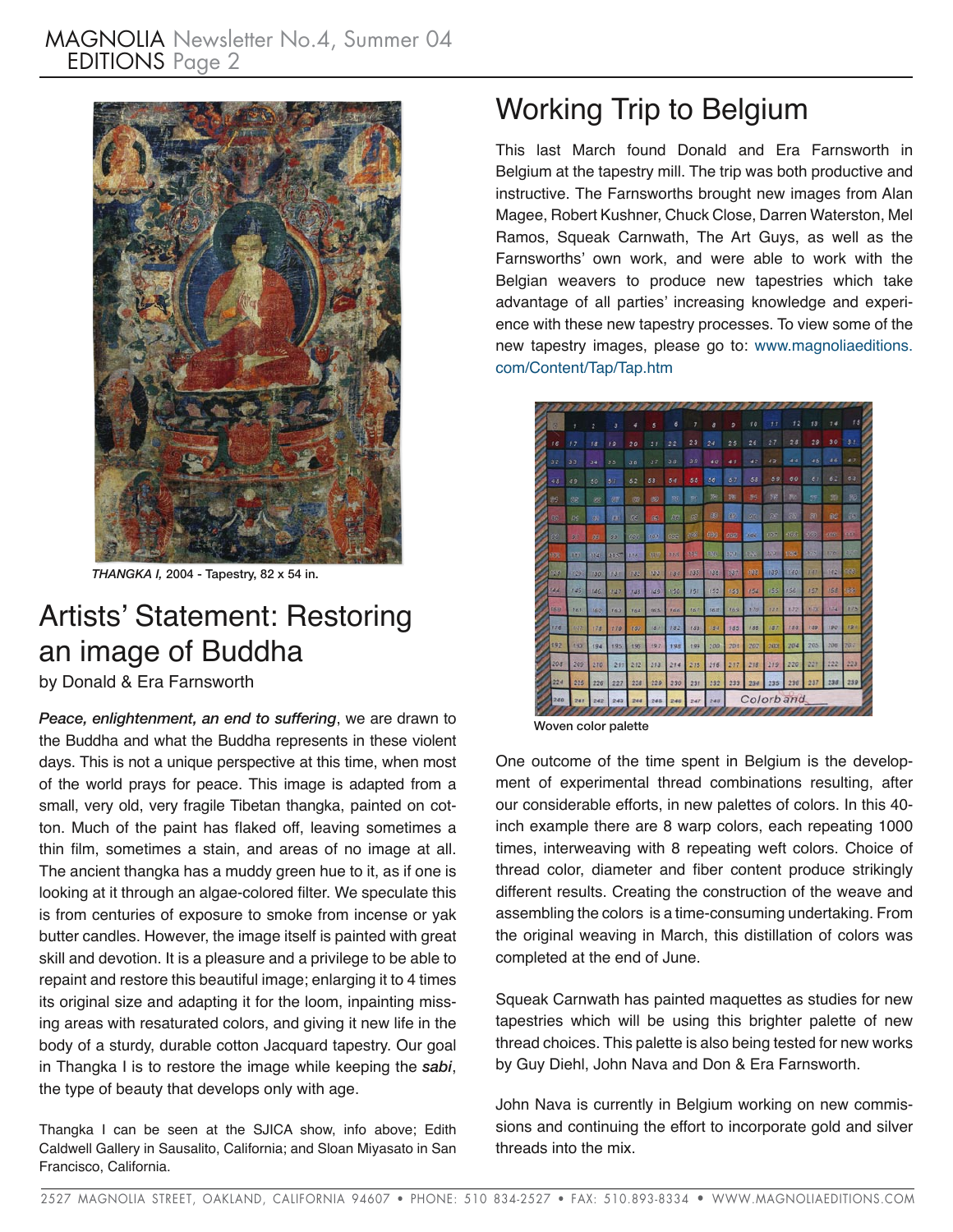#### New print publications

<www.magnoliaeditions.com/Content/NewPub/NewPub.htm>



John Nava *- Untitled,* 2004 - Etching, 9.5 x 13 in.

Printer Brian Caraway, assisted by George Pfau, is in the process of completing two small editions of etchings by **John Nava**. Nava's unerring line is again apparent in these exquisitely executed etchings of nudes.

Also in the editioning stages is a mixed media etching by **Rupert Garcia** to be included in a portfolio of artists' prints to be shown next year at the Corcoran Gallery of Art in Washington DC. The exhibit will later travel to museums and galleries around the country.

New Publications by Guy Diehl in his series of Still Lifes include: *Still Life with Raphaelle Peale* and *Still Live with Malevich*.

**Ongoing and other projects:** Pigment on canvas images of West Oakland streetscapes for **Christine Eudoxie**'s show in the fall at Braunstein/Quay Gallery.

In June, **Joseph Goldyne** spent a week working on a series of intaglio and lithographic monoprints. His working title for this series is *Valori Plastici*.

**Katherine Westerhout** is producing pigmented ink prints for her upcoming show at Oakland's Cultural Arts Gallery.

**Jim Melchert, Jamie Brunson** and **Katherine Westerhout**  produced installation proposals for the upcoming new construction at the Oakland Airport.

## Where to see more Works from Magnolia Editions:

*High Fiber*, an exhibition exploring the intersection of digital technology and fiber-based artworks, Kala Art Institute, 1060 Heinz Avenue, Berkeley, CA 94710, 510-549-2977, [www.kala.](www.kala.org) [org](www.kala.org). Tapestries by Donald & Era Farnsworth, Nancy Spero and Katherine Westerhout through July 17, 2004.

*Magnolia Editions, Fine Art Prints & Tapestry*, Paula Brown Gallery, Toledo, OH, 419-241-2822. Featuring works by: Guy Diehl, Rupert Garcia, Gus Heinze, Charles Hobson, David Settino Scott, Dan McCleary, Mark Stock, Donald Farnsworth, Era Farnsworth, Diogenes Lucero, Rick Dula and the late John Register through July 31, 2004.

*Contemporary Tapestries*, Edith Caldwell Gallery, 819 Bridgeway, Sausalito, CA 94965, 415-331-5003.

Tapestries by Squeak Carnwath, Alan Magee and Donald & Era Farnsworth.



Squeak Carnwath *- Everyday,* 2004 - Tapestry, 81 x 82 in.

*Magnolia Editions*, San Jose Museum Café Gallery, 110 South Market Street, San Jose, CA 95113, 408-271-6840. Featuring works by: Bruce Conner, Guy Diehl, Donald Farnsworth, Donald & Era Farnsworth, Stephen Galloway, John Register and Robert Hudson, Richard Shaw & William Wiley through the end of September 2004.